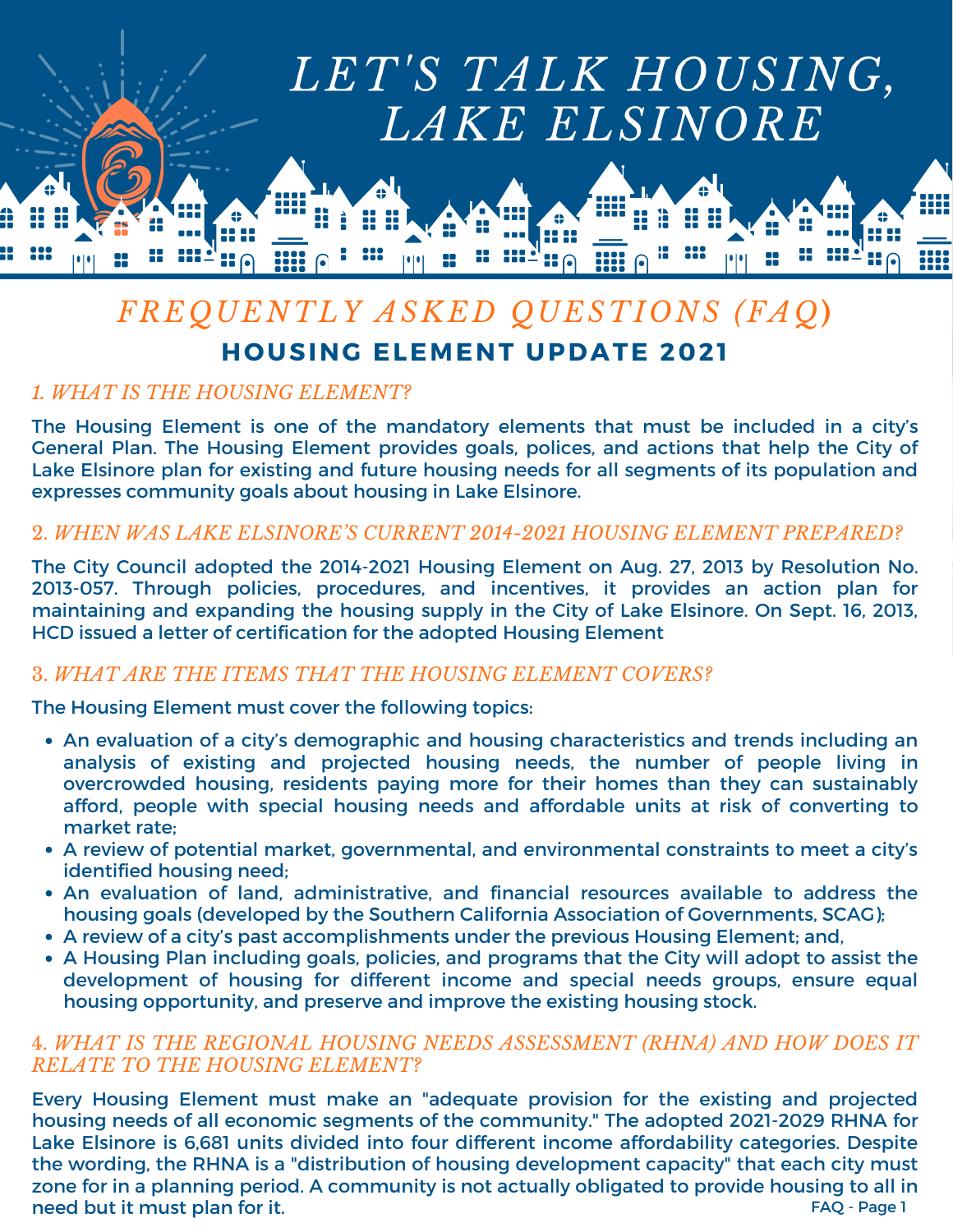

### *5. HOW IS THE HOUSING ELEMENT CONNECTED TO THE WORK THE CITY HAS BEEN DOING ON A GENERAL PLAN UPDATE?*

The Housing Element is a required chapter of the City's General Plan. The General Plan is a city's constitution for future development. The general and specific policies of the General Plan serve as the basis for the City's land use decisions and provides to both the interested public and the decision-makers a practical and implementable policy vision for the future. The City's current General Plan adopted December 11, 2011 has a 2030 planning horizon. In July 2020, the Lake Elsinore City Council adopted the Dream Extreme 2040 Plan as the City's FIRST long-term strategic plan to assist the City in its pursuit of achieving its vision and to provide a framework to guide all decision making over the next 20 years by identifying key Anchors, Aspirations, and Strategies. The City has started a review and update of the General Plan to extend its planning horizon to 2040 and to reflect the Dream Extreme 2040 Plan's vision.

State law requires that the General Plan contain a consistent set of goals and policies. Therefore, the Housing Element will be consistent with the policies contained in other elements of the General Plan. In addition to the preparation of the 2021-2029 Housing Element, the City is required to review and update as necessary the General Plan's Safety Element to address fire risk and other hazards and to adopt an Environmental Justice Element. The Safety Element review and update and the Environmental Justice Element will be incorporated into the 2040 General Plan.

## 6. *WHY IS IT IMPORTANT FOR THE CITY TO HAVE A STATE COMPLIANT HOUSING ELEMENT?*

California law requires an update of the Housing Element every eight years in order to remain relevant and reflective of the community's changing housing needs. The California Department of Housing and Community Development (HCD) must approve the updated Housing Element.

Over the years, California has steadily increased the penalties for not having a legally compliant Housing Element, and this trend is expected to continue. A non-compliant Housing Element can affect the City negatively in the following ways:

- More frequent Housing Element updates. When a city does not adopt its Housing Element within the established timeframe, subsequent updates must be completed on a 4-year schedule rather than an 8-year schedule. A 4-year update requirement would create an ongoing administrative and cost burden to the City.
- Carryover of unfilled housing allocation. If the City does not demonstrate the availability of adequate sites to accommodate its Regional Housing Needs Assessment (RHNA) allocation, the shortfall is carried over and added to the RHNA for the next planning period. This creates an additional burden to the City in regard to the number/types of housing that must be planned for in the City.